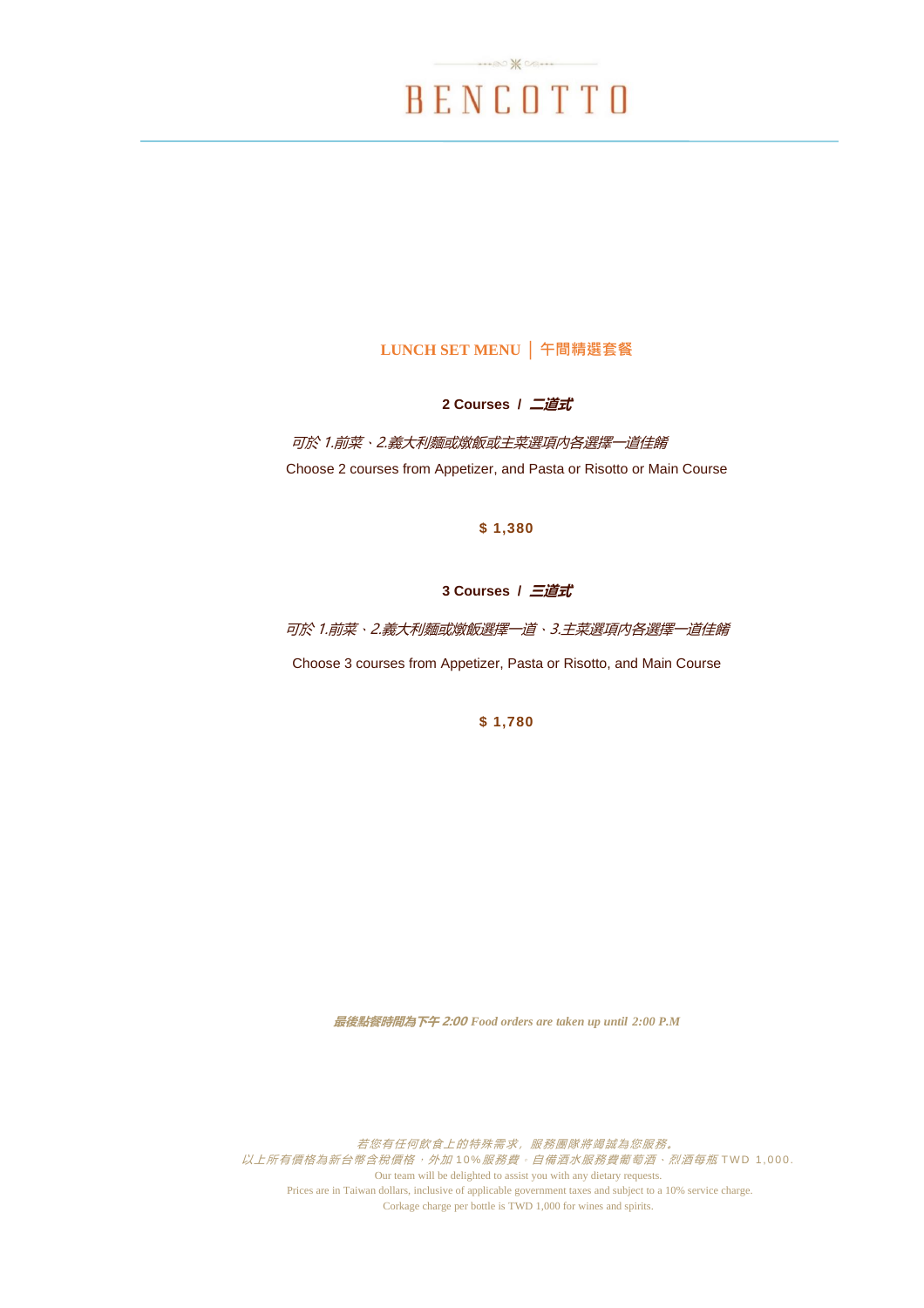# BENCOTTO

 $\rightarrow$ 

## **ANTIPASTO │** 前菜

### **INSALATA BENCOTTO**

橡葉生菜、紅菊苣、櫻桃番茄、紅蘿蔔、無花果、甜菜根、開心果、絲綢乳酪、

#### 陳年巴薩米克醋

Oak leaves, red endive, cherry tomatoes, carrots, figs, beetroot, pistachio, stracciatella and aged Modena balsamic dressing

#### **POLPO ALLA GRIGLIA**

地中海風味碳烤章魚佐青椒馬鈴薯麵疙瘩

Grilled octopus with potato gnocchi, capsicum, Mediterranean flavors

#### **CARNE SALADA**

澳洲牛肉生薄片、瑞可達乳酪、檸檬、芝麻葉、帕馬森乾酪 Australian beef carpaccio, ricotta, lemon zest, arugula, parmesan

## **ZUPPA DI ASPARAGI E SPUGNOLE**

#### 春季蘆筍羊肚菌及慢燉雞肉湯

Spring aspargus soup with morel mushrooms and braised chicken

## **PASTA AND RISOTTO │** 手工自製義大利麵及燉飯

#### **SPAGHETTI AL CACIO E PEPE**

古羅馬式乳酪及黑胡椒義大利麵 Ø

Spaghetti tossed with ancient Roman style "cheese and black pepper" sauce

## **PAPPARDELLE PORCINI E TARTUFO**

牛肝菌菇寬帶麵佐松露奶油醬汁 Pappardelle with porcini mushrooms and truffle butter sauce

## **TAGLIATELLE ALLA BOLOGNESE**

#### 主廚家傳番茄澳洲牛肉肉醬寬扁麵

Tagliatelle with Chef grandmother's recipe of Australian beef bolognese ragout

#### **RISOTTO ALLA MARINARA**

#### 特選米燉飯佐海鮮、風味橄欖油、帕瑪森乾酪、油封番茄及黑蒜

Special selection Acquerello rice with seafood ragout, aromatic olive oil, parmesan, confit tomatoes and black garlic

**14 SHELLFISH 貝類 | <sup>◆</sup>NUTS 堅果類 | Ø VEGETARIAN 素食| ■CHEF'S SPECIAL 主廚精選** 

若您有任何飲食上的特殊需求,服務團隊將竭誠為您服務。 以上所有價格為新台幣含稅價格,外加10%服務費。自備酒水服務費葡萄酒、烈酒每瓶 TWD 1,000. Our team will be delighted to assist you with any dietary requests. Prices are in Taiwan dollars, inclusive of applicable government taxes and subject to a 10% service charge. Corkage charge per bottle is TWD 1,000 for wines and spirits.

需額外加價 **Supplement \$160**